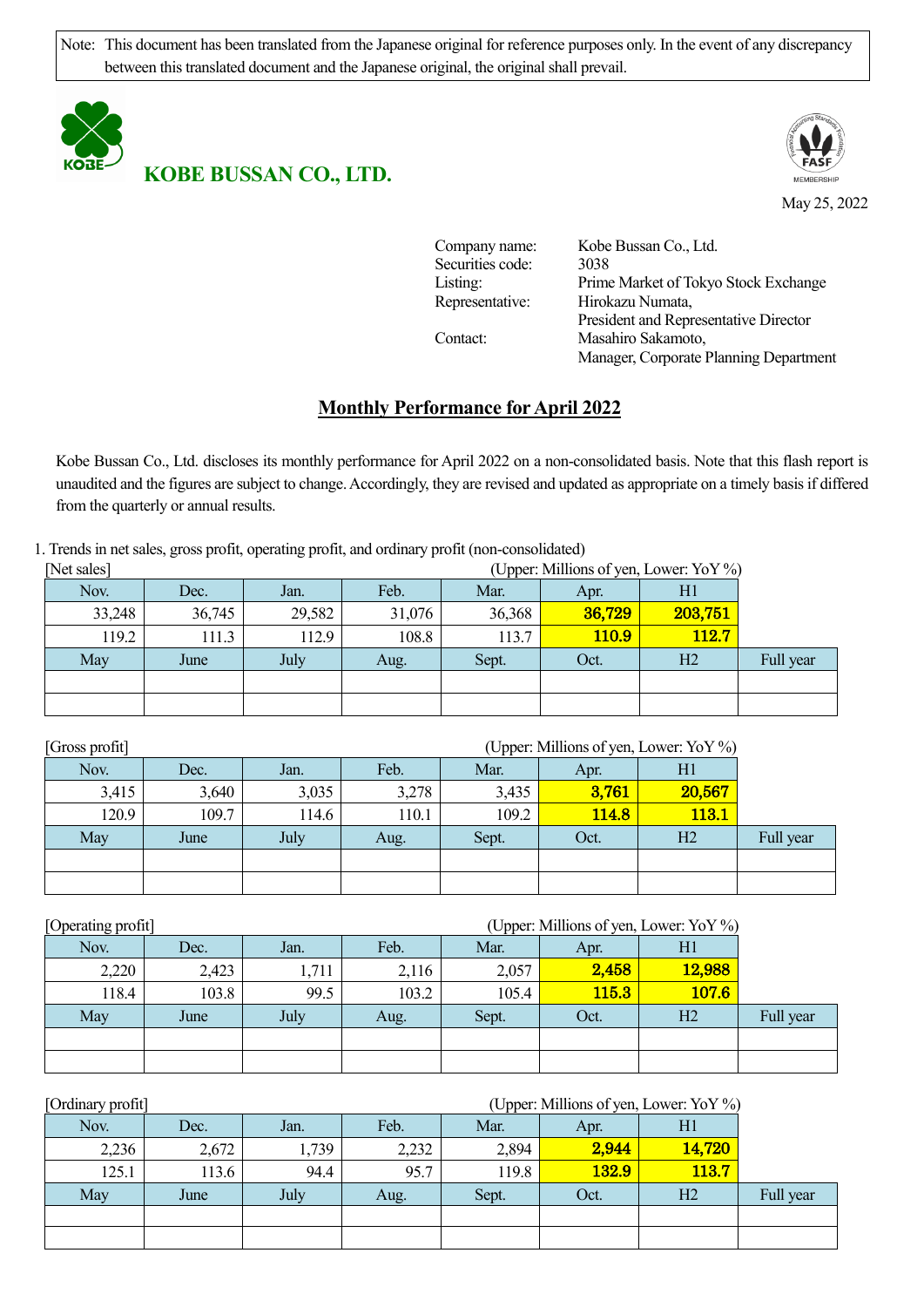## 2. Trends in the number of Gyomu Super stores

|                                |        | Nov.           | Dec.             | Jan.           | Feb.             | Mar.             | Apr.                    | H1    |           |
|--------------------------------|--------|----------------|------------------|----------------|------------------|------------------|-------------------------|-------|-----------|
| Directly                       | Opened | 3              | 9                | $\overline{2}$ | 3                | 5                | $\overline{\mathbf{4}}$ | 26    |           |
| managed                        | Closed |                | $\boldsymbol{0}$ |                | $\boldsymbol{0}$ | $\overline{2}$   | $\bf{0}$                | 4     |           |
| areas                          | Total  | 581            | 590              | 591            | 594              | 597              | 601                     | $+22$ |           |
| Indirectly                     | Opened | $\overline{2}$ | 2                |                | $\overline{2}$   | $\boldsymbol{0}$ | 1                       | 8     |           |
| managed                        | Closed | 9              | 1                |                | $\boldsymbol{0}$ | $\overline{0}$   | $\bf{0}$                | 11    |           |
| areas                          | Total  | 361            | 362              | 362            | 364              | 364              | 365                     | $-3$  |           |
| Total franchise stores         |        | 942            | 952              | 953            | 958              | 961              | 966                     | -     |           |
| Total directly operated stores |        | 3              | 3                | 3              | $\overline{3}$   | 3                | $\overline{\mathbf{3}}$ |       |           |
| Total stores                   |        | 945            | 955              | 956            | 961              | 964              | 969                     | $+19$ |           |
|                                |        | May            | June             | July           | Aug.             | Sept.            | Oct.                    | H2    | Full year |
| Directly                       | Opened |                |                  |                |                  |                  |                         |       |           |
| managed                        | Closed |                |                  |                |                  |                  |                         |       |           |
| areas                          | Total  |                |                  |                |                  |                  |                         |       |           |
| Indirectly                     | Opened |                |                  |                |                  |                  |                         |       |           |
| managed                        | Closed |                |                  |                |                  |                  |                         |       |           |
| areas                          | Total  |                |                  |                |                  |                  |                         |       |           |
| Total franchise stores         |        |                |                  |                |                  |                  |                         |       |           |
| Total directly operated stores |        |                |                  |                |                  |                  |                         |       |           |
| <b>Total stores</b>            |        |                |                  |                |                  |                  |                         |       |           |

■ Directly managed areas (areas with franchise stores under general franchise contract)

[Hokkaido area] Hokkaido prefecture

[Kanto area] Tokyo, Chiba, Kanagawa, and Saitama prefectures

[Kansai area] Osaka, Kyoto, Hyogo (excl. Awaji Island), Nara, Wakayama, and Shiga prefectures

[Kyushu area] Fukuoka, Saga, Nagasaki, Kumamoto, Oita, and Miyazaki prefectures

■ Indirectly managed areas (areas with franchise stores under area franchise contract) Prefectures other than those listed above

|  |  | [Stores opened during April 2022] |  |
|--|--|-----------------------------------|--|
|--|--|-----------------------------------|--|

| <b>Store name</b>          | <b>Address</b>                                            |
|----------------------------|-----------------------------------------------------------|
| [Directly managed areas]   |                                                           |
| Hachigasaki                | 7-45-2 Hachigasaki, Matsudo-shi, Chiba                    |
| Ranzan                     | 208-1 Hirasawa, Ranzan-machi, Hiki-gun, Saitama           |
| Sakai Yamamotocho          | 1-5-1 Yamamoto-cho, Sakai-ku, Sakai-shi, Osaka            |
| Nagamine                   | 3-9-1 Nagamine Minami, Higashi-ku, Kumamoto-shi, Kumamoto |
| [Indirectly managed areas] |                                                           |
| Interpark                  | 4-1-2 Interpark, Utsunomiya-shi, Tochigi                  |

3. Year-on-year changes in product shipments to Gyomu Super stores (YoY %)

| $\alpha$ is the state of the state of the subset of the state of $\alpha$ in $\alpha$ is the state of $\alpha$<br>101/01 |                 |       |       |       |       |       |              |              |           |
|--------------------------------------------------------------------------------------------------------------------------|-----------------|-------|-------|-------|-------|-------|--------------|--------------|-----------|
|                                                                                                                          |                 | Nov.  | Dec.  | Jan.  | Feb.  | Mar.  | Apr.         | H1           |           |
|                                                                                                                          | Existing stores | 110.2 | 102.4 | 103.1 | 101.1 | 105.3 | <b>102.9</b> | 104.1        |           |
| Directly managed areas                                                                                                   | All stores      | 116.6 | 108.8 | 109.3 | 107.5 | 111.9 | 108.6        | 110.4        |           |
| Nationwide*                                                                                                              | All stores      | 118.6 | 110.3 | 111.2 | 108.6 | 113.2 | <b>110.5</b> | <b>112.0</b> |           |
|                                                                                                                          |                 | May   | June  | July  | Aug.  | Sept. | Oct.         | H2           | Full year |
|                                                                                                                          | Existing stores |       |       |       |       |       |              |              |           |
| Directly managed areas                                                                                                   | All stores      |       |       |       |       |       |              |              |           |
| Nationwide*                                                                                                              | All stores      |       |       |       |       |       |              |              |           |

\* "Nationwide" represents the product shipments to the stores in both directly and indirectly managed areas.